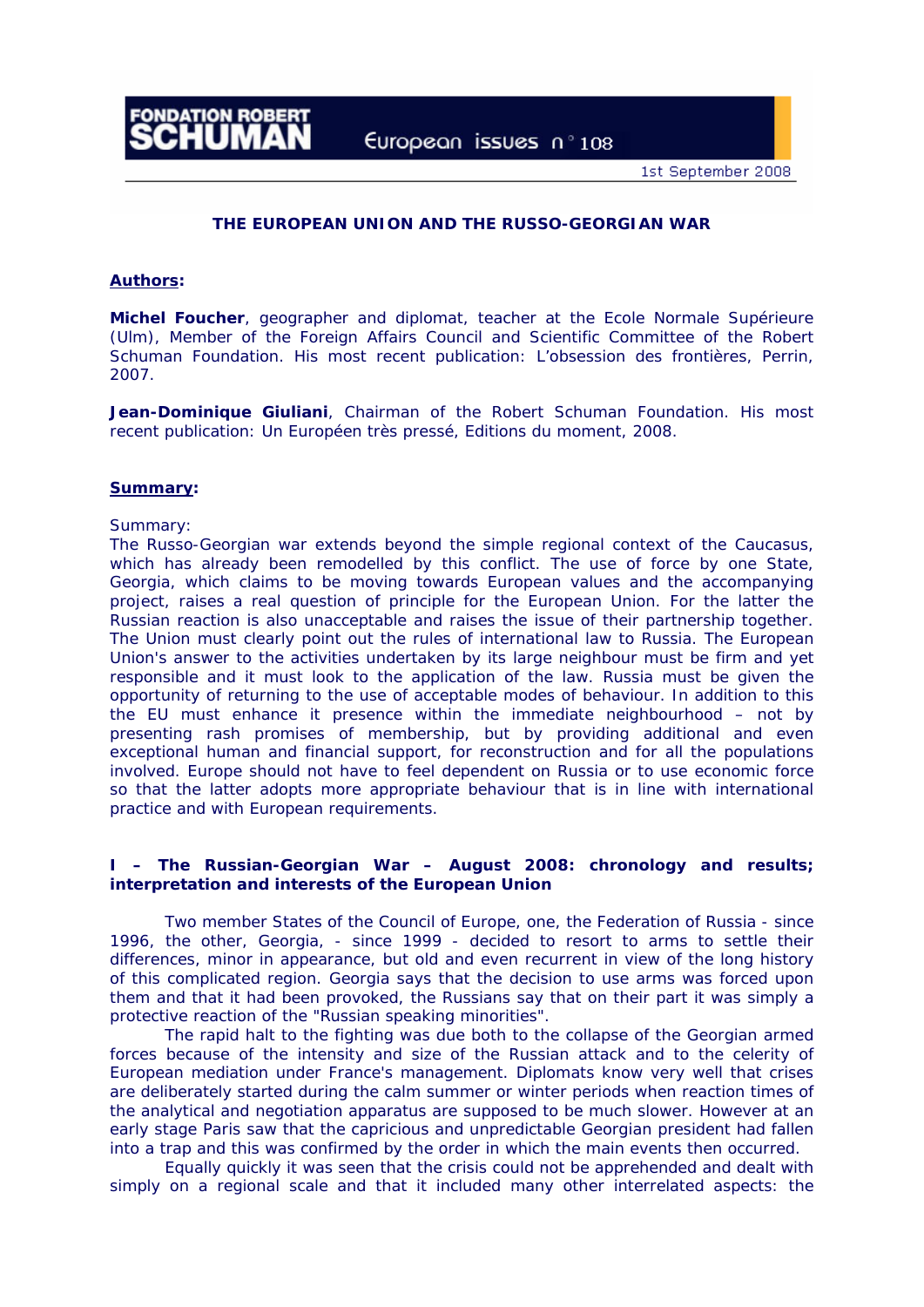energetic show of force by Russia in a place Moscow continues to believe is its backyard, with the Black Sea and the Ukraine at the top of the list; another stage in the highly important energy game; an act of "revenge" against NATO and the European Union; the questioning of international law; hypothetical power struggles in Russia and more recently the upcoming American election.

The most fashionable interpretations can have as much influence as the reality of the field and these are subject to manipulation. Diplomatic experience shows that work undertaken in the wake of a specific, local crisis has, more often than not, bearing on other matters in addition to the settlement of the crisis itself – matters that have been filed in the so-called "frozen conflicts" box, whilst negotiation deals with more central issues. Hence in the present case the issue entails first and foremost the clarification or rather the re-assessment of the overall relationship – which is both multifaceted and contradictory - between the European Union and Russia from an objective standpoint; by doing this we run the risk of relegating the quest for negotiated settlement for the region in question to a much later date.

# A – A Chronological Countdown of the Events

The political error on the part of the Georgian president in the face of the Russo-Ossetian trap together with the moral mistake he made in employing force during the night of  $7<sup>th</sup>$  and  $8<sup>th</sup>$  August against Ossetian civilians at the expense of other methods which would have been more in character with a democratic regime does not rule out the reality of the Ossetian provocations which started on August  $1<sup>st</sup>$  (a police car blew up when it drove over a mine), two days after the end of the joint American-Georgian military exercise called Immediate Response. Provocation was followed by Georgian riposte and then the evacuation of part of the population of the town of Tskhinvali on 2<sup>nd</sup> and 3<sup>rd</sup>. The Caucasus 2008 exercise by the Russian army in the Northern Caucasus that started on 15<sup>th</sup> July ended on  $2<sup>nd</sup>$  August with the participation of 8,000 soldiers who evidently remained on alert. The cease-fire that was negotiated on  $4<sup>th</sup>$  and confirmed on 7<sup>th</sup> was not respected. The decision to bombard the town of Tskhinvali with multiple rocket-launchers was taken in the night of the  $7<sup>th</sup>$  by the Georgian president in response for the crossing of the Roki Tunnel by Russian troops and mercenaries from the Northern Caucasus. It is certain that only 15 hours passed between the start of the Georgian army's operations and the arrival of the tanks of the 58<sup>th</sup> Russian army in the town on  $8<sup>th</sup>$ August. In this the best informed experts see proof that not only was the operation planned but that troops were ready to be deployed (with the marine and the parachute regiment in Abkhazia this totalled nearly 15,000 men in all). We now know what followed: surprised at how quickly the Russian army advanced, the Georgian armed forces abandoned their positions in Ossetia after being conquered by a Blitzkrieg as from  $10<sup>th</sup>$ ; they retreated towards Tbilisi leaving access to Gori open. At the same time Abkhazia was invaded and in both regions there was a series of advances beyond the enclaves towards the ports, barracks and towns, and along the main roads and railroads.

It is therefore clear that each side chose escalation from the start: for Georgia, to make obvious that Russia had a neo-imperialist behaviour, for Russia to make NATO countries understand that decidedly the Georgian president was a totally unreliable firebrand.

# B- Direct Results of the Russo-Georgian War

a) Locally the two separatist provinces have achieved what they have been trying to achieve since the start of the 1990 – their final withdrawal from Tbilisi's sovereignty. After the *manu militari* expulsion of the Georgian and Armenian populations after the armed conflict in 1991, the Abkhazian minority at the time (18% in 1989) has taken its revenge on the strategy to make their territory Georgian, undertaken by Beria since 1931. The same applies for the South Ossetians and their military protectors with 5,000 Georgians who now run the imminent risk of being brutally turned out of their valleys in the area of Akhalgori. However the possibility of North and South Ossetia merging to become an independent entity can be excluded. The non-respect by Russia of the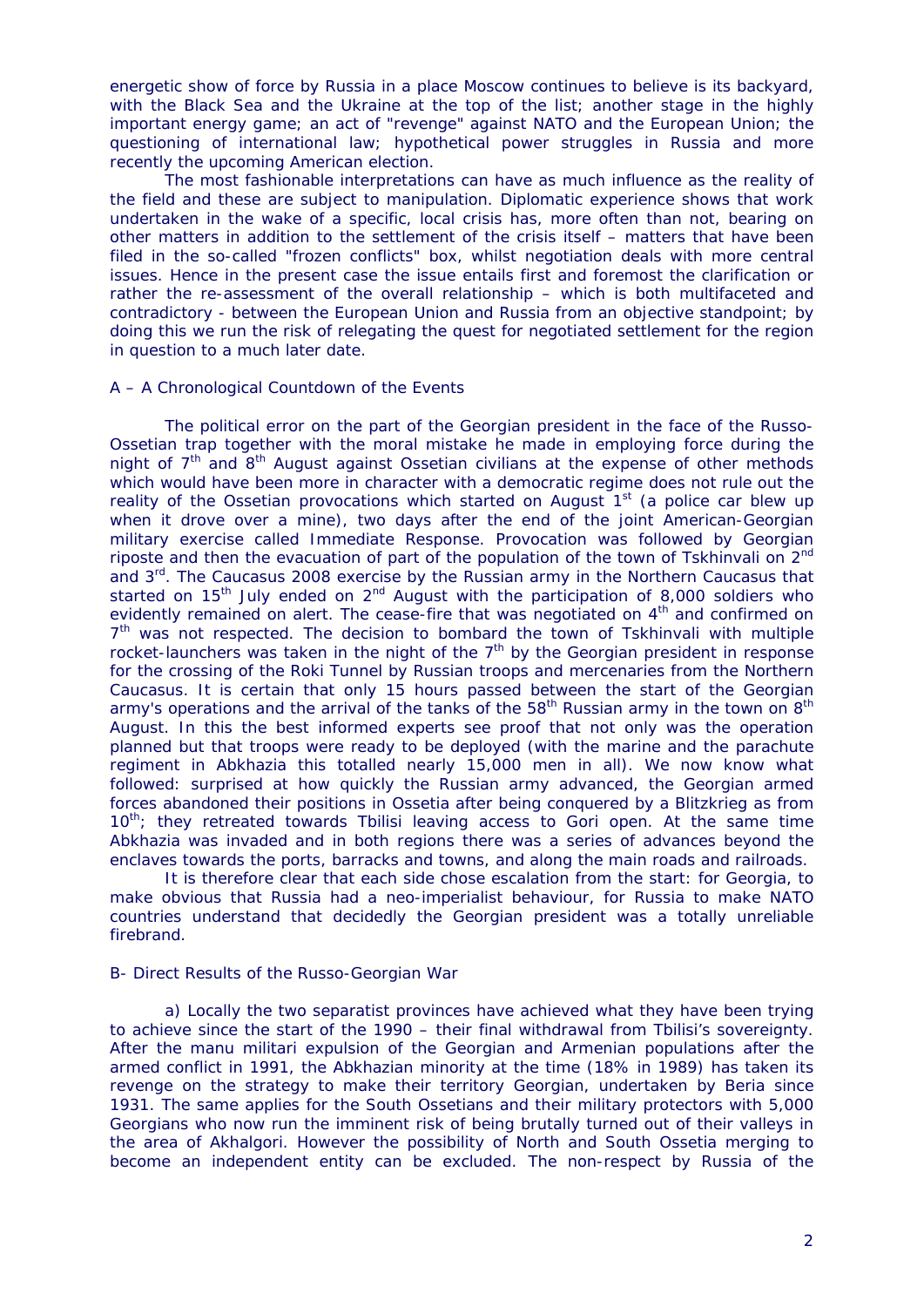territorial integrity principle, breaking with a well established diplomatic doctrine, heralds a change in position which cannot be applied to itself however.

b) Regionally the independence of these two territories acknowledged by Moscow makes it possible for it to justify its long term military presence and to extend de facto the Russian border much further south of the Caucasian chain of mountains, providing Russia with total control of the key route through the Roki Pass, a view over the major road in the Cross Pass between Tbilisi and Vladikavkaz and also control of over 200 km of the eastern coastline of the Black Sea. The Russians' strategic border has truly been moved towards the south. The western part of the Baku-Tbilisi-Supsa corridor is now in firing range of the Russian army. The strategic gain is quite clear – especially since neighbouring Armenia is its objective ally. It is the secular continuation of the Russian policy in the southern Caucasus, which has always been presented as being a means to vehicle protection and stability in what is called Transcaucasia, an area of security in the face of Turkey and Iran (even though some of the Abkhazians are part of a Muslim diaspora active in Turkey, Syria and Jordan). There will be no return to how things were before. The possible accession by Georgia to NATO will not be of such strategic value. It will be interesting to look into Turkey's policy, which is directly concerned by this new power struggle (the plan by the Turkish president to visit Erevan in September: will Ankara decide to re-open its border and help to open up Armenia? Turkish criticism of the obstacles made with regard to its trade).

c) From a geo-economic point of view the south Caucasian corridor was presented by Washington as being the ideal, alternative route to the Russian network to export gas and oil products from the Caspian Sea and Central Asia. Three pipelines are in use there:

- the Baku-Supsa oil pipeline, opened in 1998 to export the first Azeri offshore oil, with a capacity of 150.000 barrels per day, owned by AOIC (a consortium led by BP). It was closed for maintenance after the opening of the BTC in 2006 –it is now ready to open again.

- the BTC (Baku-Tbilisi-Ceyhan, under western companies control) exports 850.000 barrels per day i.e. 1% of world demand. It was closed on 4<sup>th</sup> August after an arson attack in Turkey that was claimed by the PKK but out of to its normal area of operation. It was re-opened on 25<sup>th</sup> August.

- the BTE (Baku-Tbilisi-Erzorum), or the South-Caucasian gas pipeline runs parallel to this and exports the gas of Shah Deniz towards Turkey and Greece. It was closed temporarily during the fighting in Georgia and after technical problems encountered by the BTC. We should note that Lukoil is one of Shah Deniz's partners, owners of the gas pipeline. The railways ensuring the transport of oil from Azerbaijan (which controls the new terminal port of Kulevi) and Kazakhstan (which holds the port of Batumi) were affected (a bridge was destroyed, lines mined) but not the ports; these have now been repaired.

The Russian message addressed to investors, starting with the European project of Nabucco, is that transit via Georgia is now risky since it is no longer reliable. During the crisis Gazprom put forward an alternative route to Azerbaijan. But the situation can be viewed differently: if the Georgian route is now being monitored by Russia it is vital for the EU to make contact again with Iran, the only supplier able to make Nabucco profitable. The EU's autonomous interests are clearly at stake.

d) In Central Asia it is highly likely that the states will continue to strive to rid themselves of Russia's grip; this will be to China and Iran's benefit. In addition to this the serious problems of minorities and borders they will have to face will not encourage them to fall in line with Moscow's position. China will not risk moving away from its policy to reject separatism by approving the acknowledgement of the two Georgian enclaves; it will maintain a neutral, embarrassed attitude and push towards the advantages it can gain from the countries rich in raw materials in Central Asia.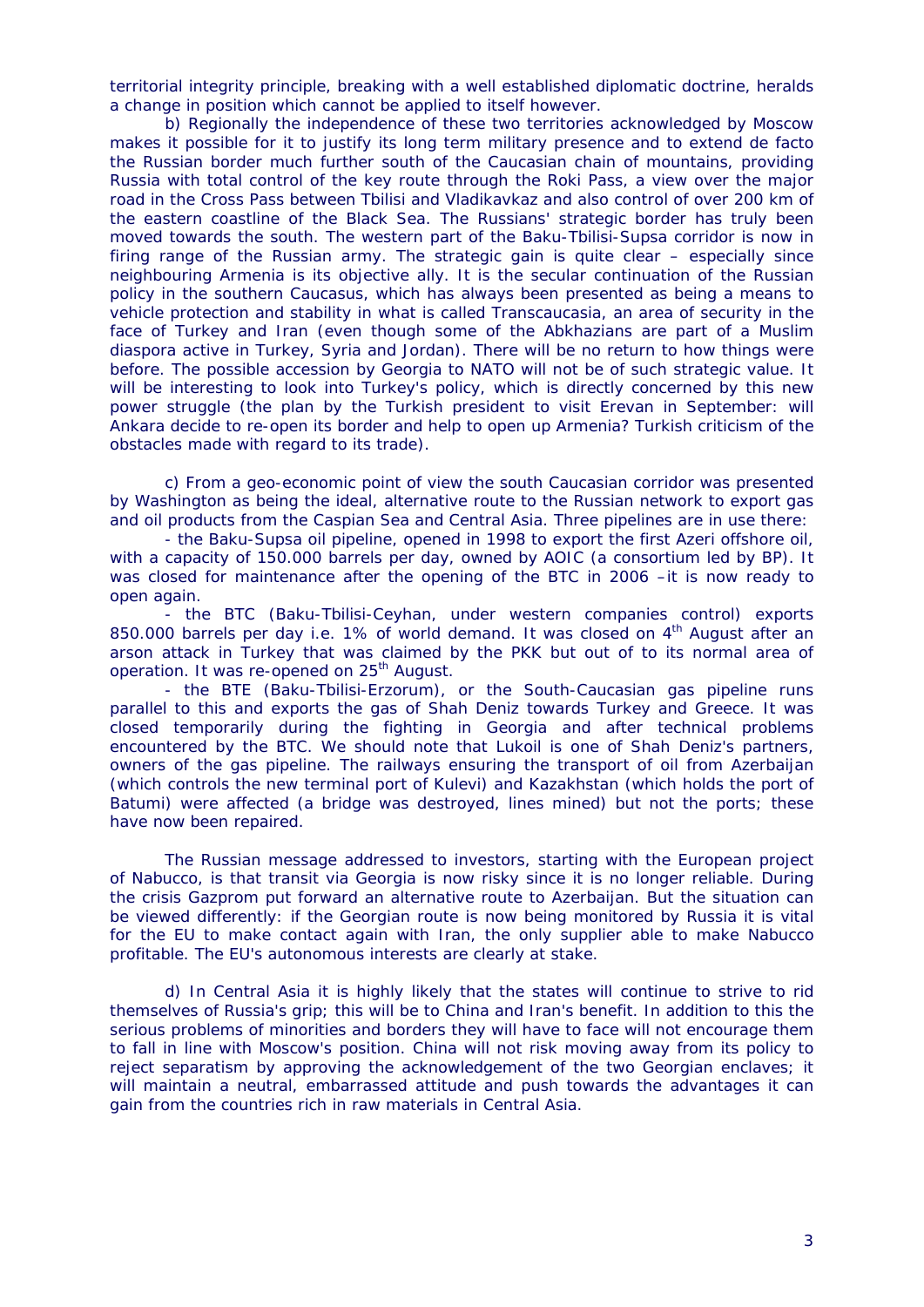# C - Interpretations of the Crisis

What is the nature of this crisis? There is no substance in believing that the August war heralds a major turning point in the international system and that it is now entering a long term phase of crisis. This supposes in effect that other States would resort to behaving like the Russians whose employment of brute force has permanently damaged its image. This is not the case. But the focus is now on Eastern Europe.

In reality and without underestimating the seriousness of the brutal use of force – what has just happened is more a "reminder" of what the Russians intend to do. Russian pressure on former Soviet republics has never ceased: the closure of the oil pipelines in the Baltic countries, cyber-attacks in Estonia, offensive policies with regard to "fellow countrymen", propaganda and defamation campaigns, structural tension with Poland, constant and increasing interference in the Ukrainian political arena, instrumentalisation of tension in Moldova, the decline in relations with the UK and as a backdrop, a strategy to influence via financial investments and the purchase of allegiances in political parties in some EU countries and in the Ukraine, the rhetoric over energy and rivalry between personalities. The key word in this strategy to spread its influence is "kupim" – "we will buy". Is this a modern reminder of Lenin's statement: "they will buy us the rope we will hang them with"?

# D- The European Union's Interests

If we look at what has to change in the Euro-Russian relationship European interest lies in coming to an agreement between Member States on a realistic, firm, intelligent policy:

- being realistic, this means maintaining a consensus - even though this might be implicit - on the need to have a common, institutionalised policy with regard to Russia; this implies not believing that there has been a return to the Cold War or to the 1930's. The priority lies in giving as little ground as possible to the strategy of "divide and rule", which implies that the old Member States understand the perceptions and security interests of the new Member States and that the latter understand that it is in their own interest to have a structured relationship with Russia and not a single position but rather a synthesis of national positions and interests that are shared long term;

- being firm, this means challenging the idea of limited or weak sovereignty which Moscow continues to want to force on the former Soviet republics, re-asserting the freedom of choice of States in their alliances, not accepting attacks made on international rules and the use of force. This may be achieved by the decisive enhancement of the neighbourhood policy in eastern Europe and why not for example by the establishment of advanced relations with the Ukraine, Moldova and Georgia or of an ad hoc formula of associate States;

- being intelligent, to protect what has been achieved in the Euro-Russian relationship and to continue work in deploying European standards which will achieve change long term, discarding pretentions that consider Russia as a land to be converted. The European Union will form its strategy according to Russia's strategic orientations, either by helping it to integrate the world economy with an obligatory but normal partnership or by containing its old-fashioned, neo-imperialistic practices which are an attempt to restore its power by influencing areas on its borders, at the risk of isolating itself. The situation in the Caucasus must not be pushed to one side: UN initiatives, the re-initiation of discussions in the dispute between Armenia and Azerbaijan, encouraging Turkey to start dialogue with Armenia, preparing a regional conference directed towards the quest for regional integration. In Central Asia, in spite of the danger of losing western prestige, the European strategy, prepared under the German presidency, will have to be continued tenaciously.

A blend of these three requirements would be a guarantee of credibility for the Europeans. The European Union should above all rid itself of the kind of inferiority complex it feels with regard to Russia that notably emerges in a defeatist rhetoric about energy dependency whilst the reality lies in interdependency; it should stop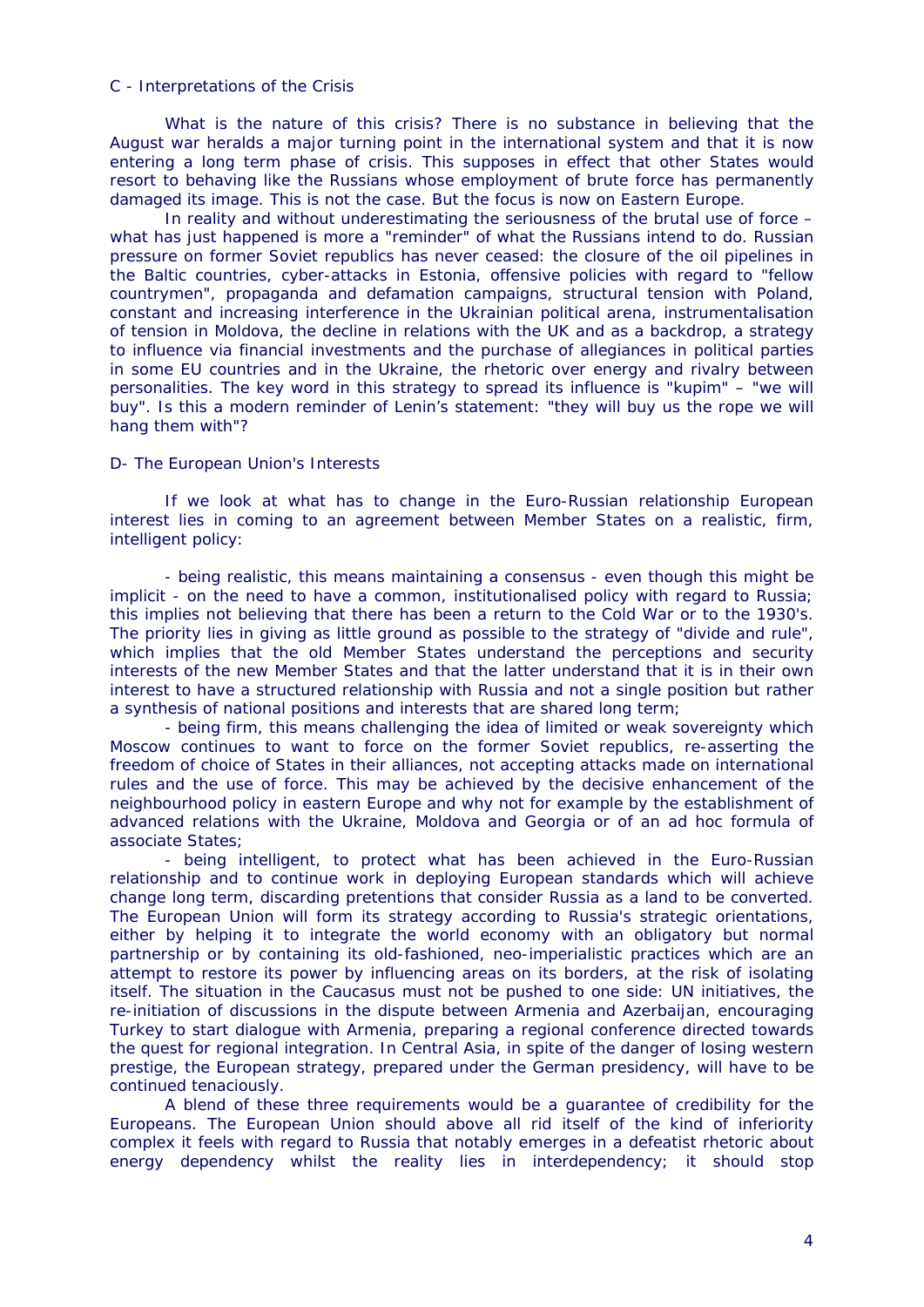underestimating its strength and its advantages in the face of a neighbour whose population is three times smaller and which will be in transition for a long time to come.

# **II – What might the European answer be to Russia?**

War is not the legitimate continuation of political objectives by other means.

The European Union was created in opposition to Clausewitz and the warring continent was successfully pacified. The refusal to use force to settle international disputes and the rejection of direct conflict and military operations are part of the very spirit of the message and values born by the European Union. The conflict in Georgia involves Europe directly. Its vital interests are in the balance since stability and peace are being threatened on its doorstep. Its role in the world over the next few years depends on how it reacts.

By turning to law it must firmly condemn the unilateral acknowledgment of independence of the two Georgian regions, it must demand an explanation for the series of events that have occurred since August 7th, it must invest itself entirely in the field beyond its borders by using all the means available to it in order to stabilise its neighbourhood.

### A – In support of international law

For the first time ever Russia deliberately and voluntarily waived international law. Georgia's territorial integrity, within its internationally acknowledged borders, is an intangible right confirmed by the UN Charter, all conventions and international organisations, Russia included, since the Final Act of the Helsinki Conference, ranging from the NATO-Warsaw Pact Agreement of 19<sup>th</sup> November 1990, to the great number of resolutions adopted at the UN Security Council every six months since 1993<sup>1</sup>. It has not therefore respected its own commitments notably the six point agreement that the French Presidency of the EU had made adopted by the belligerent parties on  $12<sup>th</sup>$  August 2008. Its unilateral action, undertaken without consulting the Security Council, who had been asked to look into the issue, without informing the Organisation for Security and Co-operation in Europe, nor without consulting its partners, reveals a serious disrespect of the rules governing international relations, unprecedented in recent history on the part of a Security Council member. As Nicolas Sarkozy says "this decision that unilaterally aims to change Georgia's borders is quite simply unacceptable."<sup>2</sup>

The comparison with Kosovo, although it is an easy one to make politically is neither exact nor pertinent from a legal point of view. The international intervention to put a stop to the ethnic conflict in the Balkans is based on a Security Council resolution<sup>3</sup>, which was necessary, in the heat of the moment, to put a stop to the exactions inflicted by one State on a minority that was then placed by the same means under UN protection which finally had to be stopped.

Whatever the reason for the Russian intervention it is illegal even though it was the Georgians who started the fighting. The latter say that they were the victims of repeated, serious provocation which does seem to be true. But they were just as wrong to take unilateral military action. This behaviour is not in harmony with European values or rules.

**The European Union could pride itself if it were to provide real legal follow up to these breaches of the law. We might for example temporarily suspend Russia and Georgia from the Council of Europe whilst we wait for the results of an international enquiry into the reality and the sequence of events. The Union might request this and organise the enquiry since the Council of Europe embodies European Law.** 

<u>.</u>

<sup>1</sup> For example the resolutions 1615 (2005), 1656, 1666 and 1716 (2006), 1781 and 1752 (2007), 1808 (2008), that all reaffirm " the commitment of all Member States to the sovereignty, independence and the territorial integrity of Georgia within its internationally acknowledged borders".

<sup>&</sup>lt;sup>2</sup> Speech delivered to the Conference of Ambassadors of France, Paris  $27<sup>th</sup>$  August 2008..

 $3$  Resolution 1244 of 10<sup>th</sup> June 1999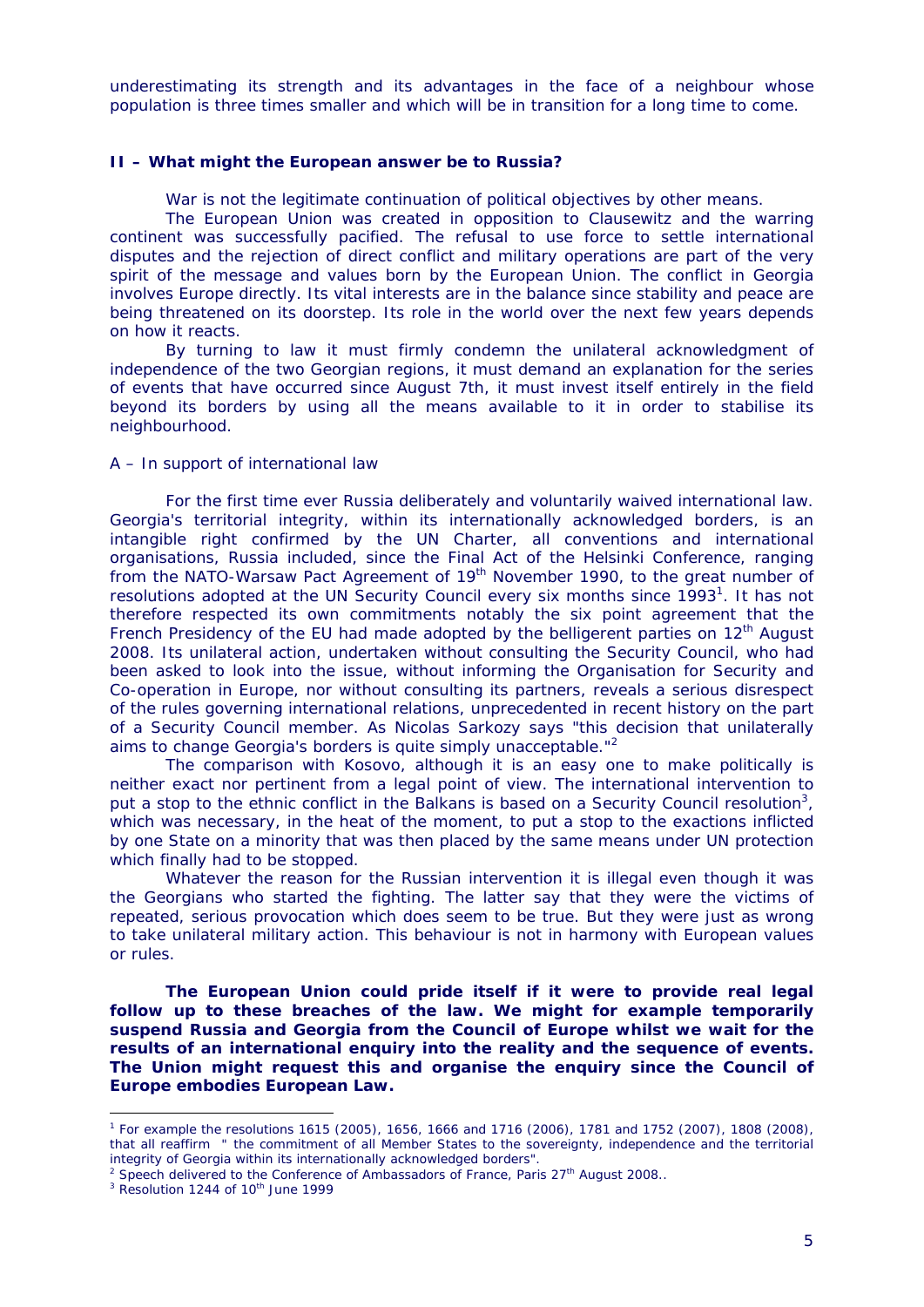B –Frank, clear political condemnation.

Russia's action must be condemned in the most severe manner possible – both for its exaggerated military reaction that could never be that of a major responsible power, and for its unilateral acknowledgement of separatist territories. In its move to recover its status in the international arena it has for months repeatedly used force, increasing pressure on democratic European States, themselves often undergoing reconstruction, without hesitating to use all the arms available in terms of blackmail and by exacerbating ethnic or linguistic differences. The massive distribution of Russian passports to former Russian speaking inhabitants of the USSR is in this respect a dangerous act that can only increase tension and ultimately justify further intervention.

**The European Union must clearly show Russia that this attitude is unacceptable and that it may have direct impact on the visa regime imposed on Russian citizens, since nationality and these documents no longer present the required administrative guarantees. Given the consequences for the European Union and for the Schengen Area the constitution of an EU-Russia Commission to look into the conditions in which these documents are being delivered may be suggested to Russia.** 

In addition to this the European Union cannot continue its political relations with Russia as if nothing has happened. Its own credibility as a mediator comes into question. It must therefore respect the agreement of 12<sup>th</sup> August.

**To this end finally Europe might freeze all ongoing co-operation discussions, notably those that aim to restore the Co-operation and Partnership Agreement of 1995 that came to an end in 2005, as long as the six point agreement is not totally respected, i.e. as long as Russian forces have not withdrawn to the lines they held before 7th August.**

#### C – A strong European presence in the field

Peacekeeping forces on Georgia's border must be made truly international as quickly as possible. Recent events and the present situation show that Russia opted for war and could not be left alone in a situation where two sides have to be separated. The European Union cannot be satisfied with the simple dispatch of civilian observation missions; it must work, notably at the UN and with the OSCE **to put together a real international peace force including European Union troops in the field.** 

**European Union humanitarian action must be of consequence and involve the entire region.** The EU, which has been indifferent to Georgian problems for too long, must not only show solidarity towards Georgia it must also provide its help and assistance to all of the displaced populations including those in South Ossetia and Abkhazia. This would be its contribution to relieving the tension.

More generally the presence of European aid and assistance missions must be enhanced in regions where "frozen conflicts" or potential battles, might develop and degenerate after Georgia. **The European Union must increase its civilian and financial presence in the Ukraine and all of the country's regions.** 

D – What kind of policy can European adopt with regard to its neighbours?

It is not up to Russia to dictate its desires to sovereign States which would like to join NATO or the European Union. The European Union must be very clear on this. But we have to admit that in the absence of any real European achievements on the Union's borders in terms of fighting poverty and in favour of economic development populations find themselves divided, pushed into making totally irrational decisions. Joining NATO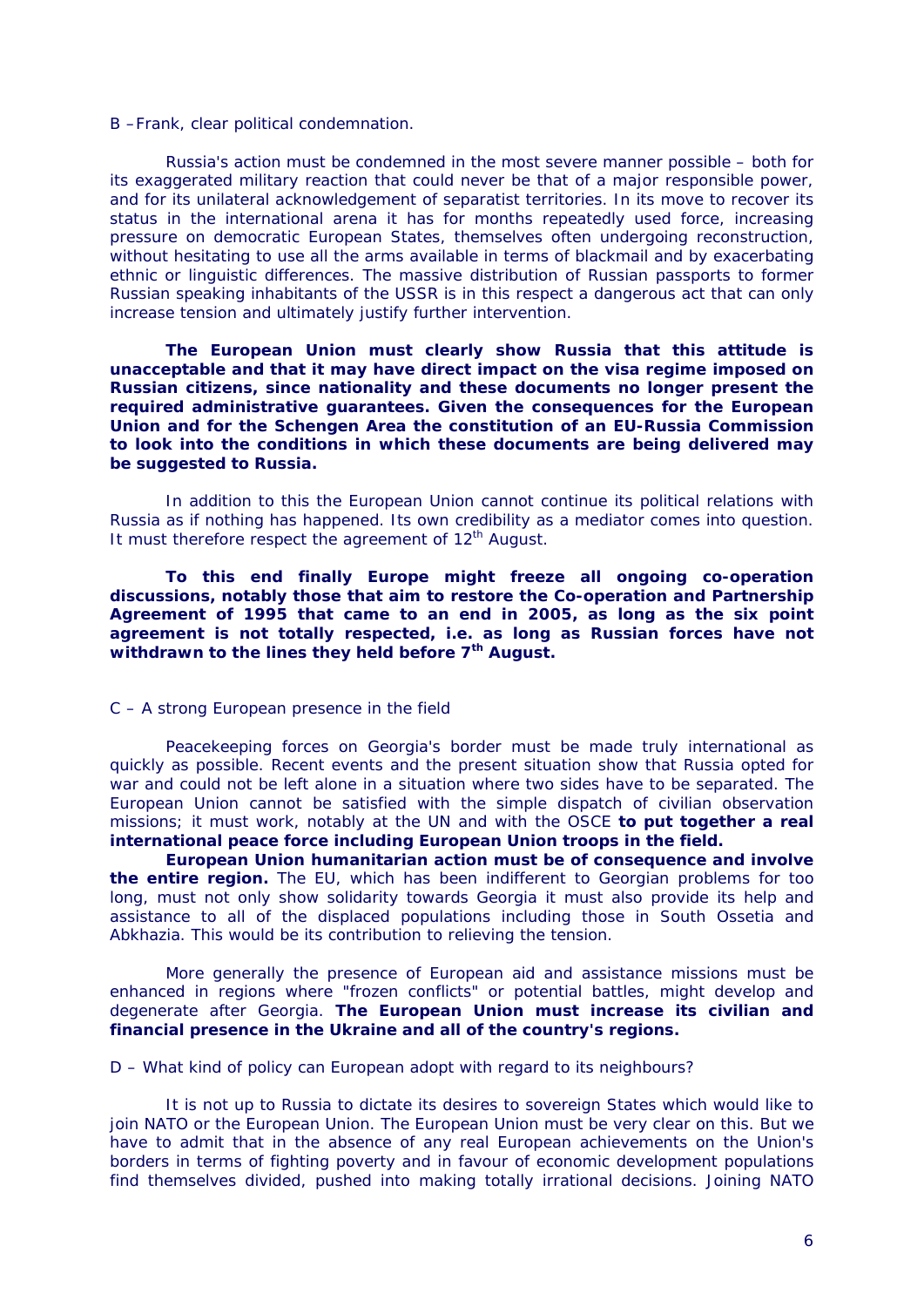and even the EU is only seen as a guarantee of security against Russia. This path can only lead to the type of crisis we have just witnessed.

### **Enlargement?**

Joining the EU primarily means accepting its values and its rules. To enter you have to behave like a  $21^{st}$  century European with regard to your own minorities, citizens and neighbours. One does not just join to protect oneself from an enemy or to belong to one camp opposed to another.

Indeed precipitating membership, which the major European diplomacies have wisely kept at a moderate pace until now, will simply draw the EU into one camp or another; and yet it is the only one, if it remains objective, with principles that have apparently been accepted<sup>4</sup> by all parties; it is the only one to be in a position to appease ethnic tensions and minority issues and to organise the quest for pacific solutions to disputes between States. NATO and the EU would be obliged to create lines of defence that they may not be able to maintain; in any case this would add to the tension with an increasingly difficult Russia whilst European policy ordinarily aims achieve the opposite. Those who encourage increasing the pace of the enlargement of both entities<sup>5</sup> do not seem to perceive all of the consequences this might have since the solidarity and mutual defence clauses are not automatic in their application. Who in the European Union would be ready and who might reasonably commit to military action in Central Asia, the Caucasus or on the borders of Russia?

#### **…Or a real neighbourhood policy?**

The European Union has been incapable of developing a neighbourhood policy nor a visible, effective profile in the Southern Caucasus. If it had had greater presence in Georgia then the latter would not necessarily have launched into the present battle, which was encouraged by poor advisors; the Ossetians and Abkhazians would not have been left to their own devices wallowing in poverty and organised crime and they might not have thrown themselves into the Russians' arms. The lesson has to be learnt with regard to other areas of tension, especially in the Ukraine.

**Before considering membership we should offer the Ukrainians, whatever their opinions or their language, real aid, in the field to reduce the divisions in the country and to develop all of its regions.** 

**In Georgia the European Union must make an exceptional effort to rebuild and provide humanitarian aid to displaced populations including in Abkhazia and South Ossetia. It has to make a special effort for Georgia, which has been badly hit by the brutality of a military attack that dates back to another age – it has to help the country rebuild its infrastructures, its civilian services and its army as quickly as possible.** 

### E – The use of economic power

1

The European Union has considerable economic power especially in comparison with the living standards in the regions in hand. Its wealth is three times that of Russia. It must use this economic strength, not in the way it has wanted to in the past i.e. by democratising Russia and making it adopt our values, which it evidently does not share, but by making it respect certain rules, for example those included in the conventions it has signed as a member of the Council of Europe or with the European Union.

We dreamt of achieving the unification of the continent based on our values from the Atlantic to the Urals. It was probably slightly optimistic or much too early! We should be satisfied simply to promote them and make our partners respect them when they deal with us.

<sup>4</sup> Russian President, Dmitri Medvedev, justified the Russian attack basing it on the need to prevent genocide and ethnic cleansing (Financial Times and LCI, 26<sup>th</sup> August 2008)

<sup>&</sup>lt;sup>5</sup> Declaration made by the European Commissioner for Enlargement, Olli Rehn, to the Finnish Ambassadors Conference, 27<sup>th</sup> August 2008.